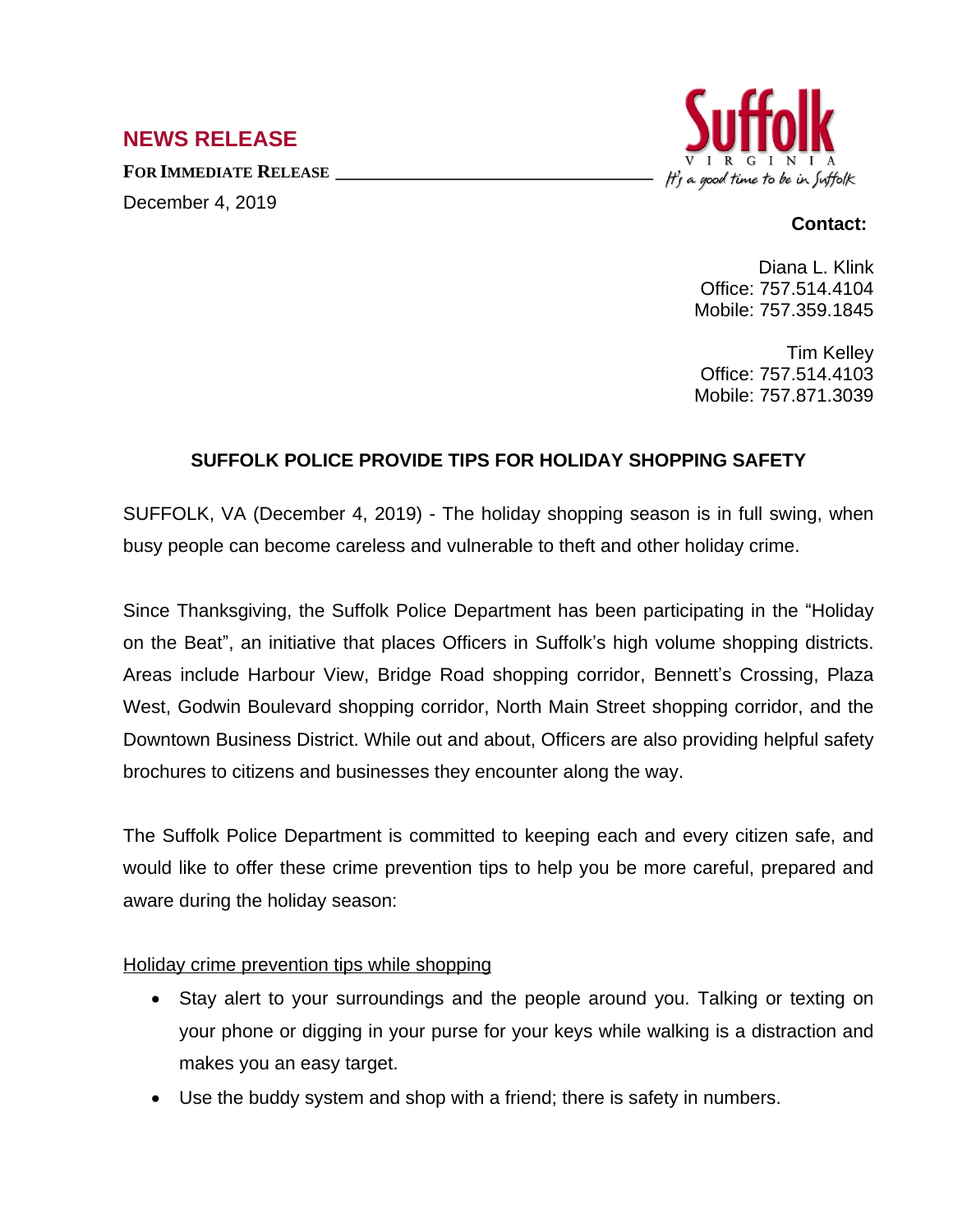- Be careful what you post online. Don't alert others that you aren't at home.
- Avoid carrying large amounts of cash. Pay for purchases with a check, credit or debit card.
- If possible, carry only your driver's license, personal checks, or necessary credit or debit cards.
- Keep a record of all of your credit card numbers in a safe place at home, and if you discover that a credit card is missing, notify the credit card company as soon as possible. Don't assume that you misplaced it and will find it later.
- If you must carry a purse, do not wrap the straps around your arms or shoulders, or carry a clutch purse tightly under your arm. Consider bringing a security travel pouch instead.
- Do not carry a wallet in a back pocket. It should be placed in a front pocket of your pants for safety.
- Be alert that crooks look for the "high dollar" shopping bags with your purchases. When possible, slip bags/purchases in a plain, nondescript bag.
- Watch purchases while eating in mall food courts; bags can easily be switched or taken.
- Educate your children about what to do if they are lost as well as "Stranger Danger".
- Don't overburden yourself with too many packages. Consolidate where possible, or use store's package pick-up.
- Have your car keys ready in hand before leaving the store.
- If you do return to your vehicle to unload purchases, place them in the trunk of the vehicle, not on the seat where they're visible and a target for thieves.
- Be just as vigilant about your surroundings during the daylight hours. A crime can occur at any time. Try not to shop until the store closes. Remember, fewer people are present at this time

## Holiday crime prevention tips for parking lots

- Shop early and leave early to avoid evening darkness.
- Park in a high visibility area, keep track of where you're parked (snap a photo of a marker/signage on your cell phone for reference), and check for lighting in case you leave during hours of darkness.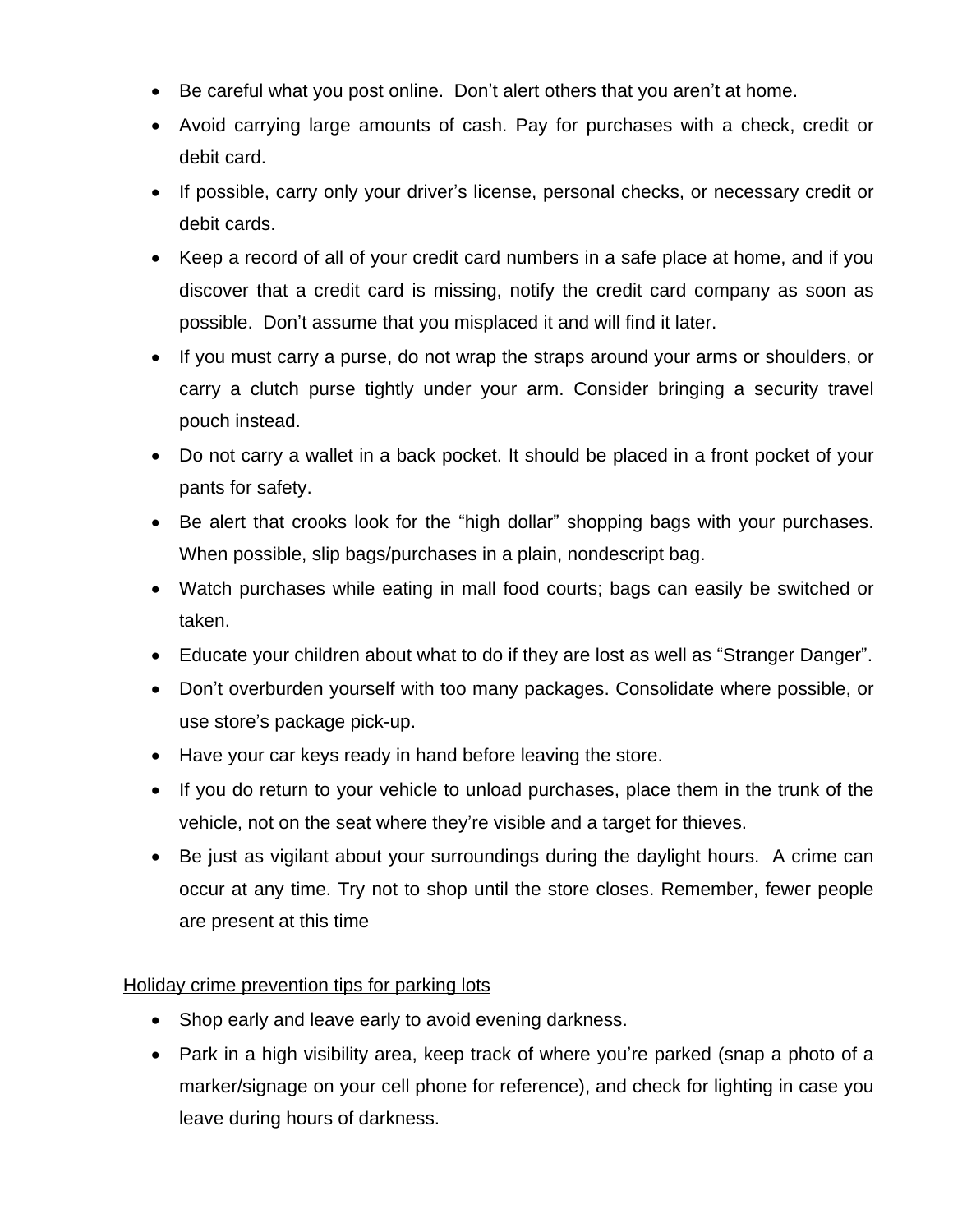- If at all possible, try not to park next to a vehicle with dark, tinted windows.
- Prior to arriving at the shopping center, lock all your valuables in the trunk of your vehicle.
- Leave the store with others, not alone.
- Ask security to escort you to your vehicle if you feel uncomfortable.
- Walk briskly, confidently, and directly through the parking lot. Be cautious of people handing out fliers or asking questions in the parking area.
- Watch for people who may be following you. This can occur inside as well as outside. If you suspect someone following you, report it to security immediately.

### Holiday Safety Tips Utilizing Popular Online Sites

- A large number of citizens are utilizing online sites, such as Facebook Marketplace, Craigslist, and OfferUp to buy and sell things quickly and economically.
- Nationally, there has been an increase in robberies and assaults on citizens utilizing these sites to buy and sell items. Many times these robberies occur during the meetings of the buyers and the sellers of these items.
- The Suffolk Police Department has established two safe meeting zone locations, including Suffolk Police Headquarters, 111 Henley Place. The Suffolk Police Headquarters lobby is open 24-hours a day and is equipped with video surveillance cameras. The other safe meeting place location is at the Sector II Police Precinct, 3903 Bridge Road in Northern Suffolk. The Precinct II lobby is open Monday thru Friday, from 8:30 a.m. to 5:00 p.m. and is also equipped with video surveillance cameras. If you must meet after hours, the Sector II Police Precinct parking lot is well-lit and has video surveillance cameras.

#### Holiday crime prevention tips at home

- Keep the outside of your home well lit with doors locked and window curtains closed.
- Don't display gifts beneath the Christmas tree which can be seen from windows or doors.